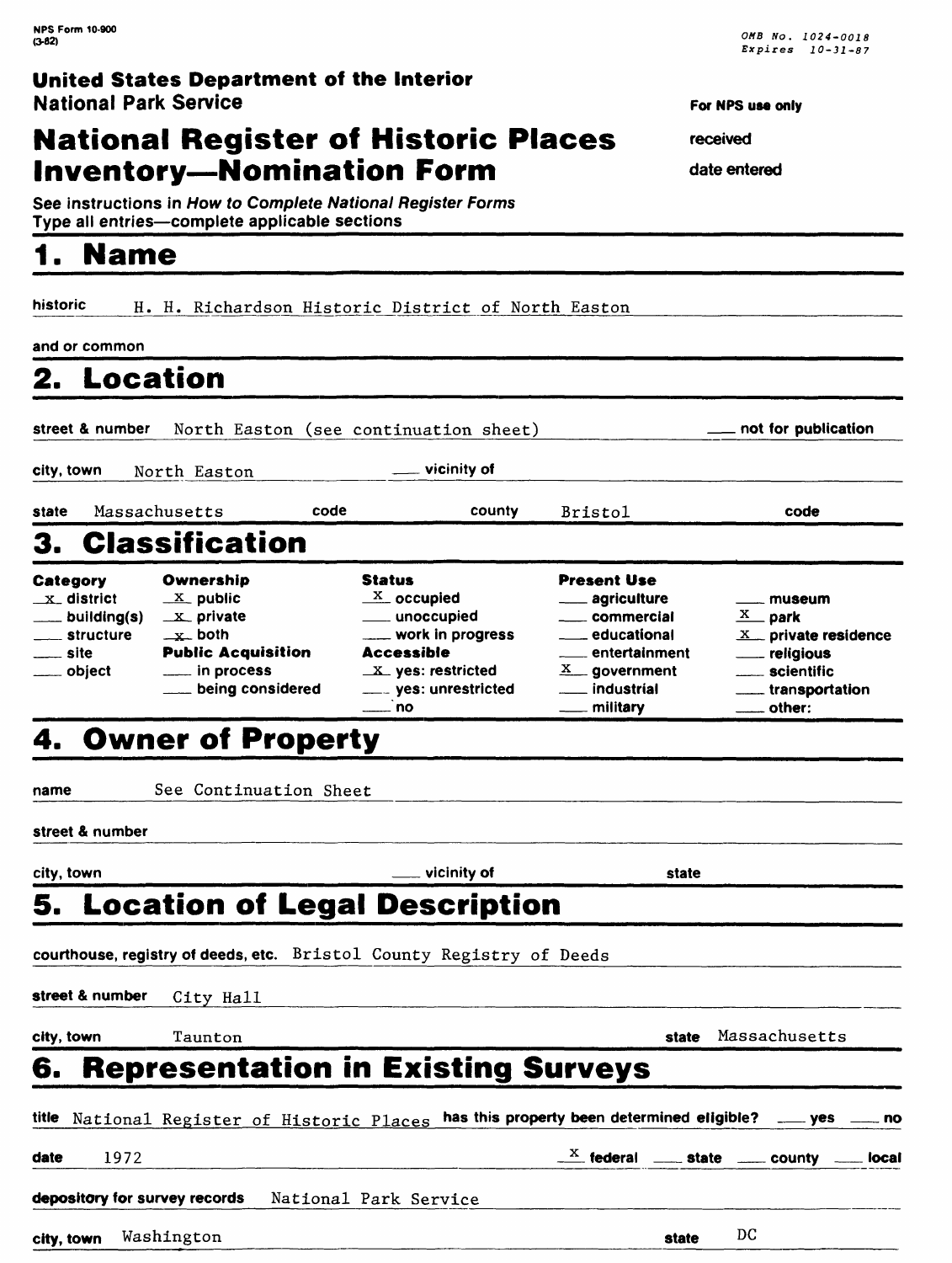# **7. Description**

| <b>Condition</b>               |                    | <b>Check one</b>      |
|--------------------------------|--------------------|-----------------------|
| $\sqrt{\phantom{a}}$ excellent | deteriorated       | <u>_</u> ___unaltered |
| $\rule{1em}{0.15mm}$ good      | <u>_</u> ___ ruins | $\angle$ altered      |
| $\equiv$ fair                  | ___ unexposed      |                       |

Check one  $\angle$  original site moved date

#### **Describe the present and original (if known) physical appearance**

There are five Richardson buildings in this historic district: the Oliver Ames Free Library, the Oakes Ames Memorial Hall, the Gate Lodge at Langwater, the Gardener's Cottage at Langwater, and the Old Colony Railroad Station. The boundaries encircle the contiguous Library and Memorial Hall, and Rockery in front, the two structures at Langwater, and the third boundary description is for the railroad station. A great deal of the visual impact of North Easton is also due to the genius of the great American landscape architect, Frederick Law Olmsted. The village of North Easton has a collection of works by Henry Hobson Richardson largely due to the patronage of one resident-manufacturing family-the Ames. The town depended on this family's manufacture of shovels and tools and was built radiating from the core of factories and railroad station to a ring of workers houses to finally the larger estates on the outer edges. The town today still retains its orderly village aspect.

#### The Richardson Buildings;

#### 1. Oliver Ames Free Library (1877-1883)

Although the Library was commissioned in September, 1877, the building did not open until 1883, possibly because of cost overruns. The final cost including the building, the furnishings, the books and investments in a permanent fund, was more than \$80,000. A brief description follows:

Richardson's design for the Ames Library is basically rectangular in plan with the major rooms, the stack wing, hall, and reading room, arranged longitudinally. A broad gable projects forward from the north end of the longitudinal mass. This gable is marked by the arched entry to the outside porch on the first floor and by a row of five arched windows separated by<br>pairs of short columns supporting the arches on the second. The stack pairs of short columns supporting the arches on the second. wing windows form a horizontal band, each group of three separated by four short columns. Construction is of warm light brown Milford granite laid<br>in random ashlar with dark reddish brown Lonomeadow brownstone trim. The in random ashlar with dark reddish brown Longmeadow brownstone trim. The roof is red-orance tile over a wood barrely aulted stack wing ceiling. The roof is red-orange tile over a wood barrelvaulted stack wing ceiling. The fireplace in the reading room is largely the work of Stanford White. The fireplace in the reading room is largely the work of Stanford White. original stone and present bronze medallions of Oliver Ames II were designed by Augustus Saint-Gaudens.

In 1931 the children's wing in red brick was added to the rear, an addition that eliminated the original lavatory and document room. Additional shelving has been incorporated in the original stack wing to accommodate a greater number of acquisitions.<sup>1</sup>

Originally, the stack wing was divided by an open wooden screen of beaded spindles which was later moved to give free access to the stack shelves.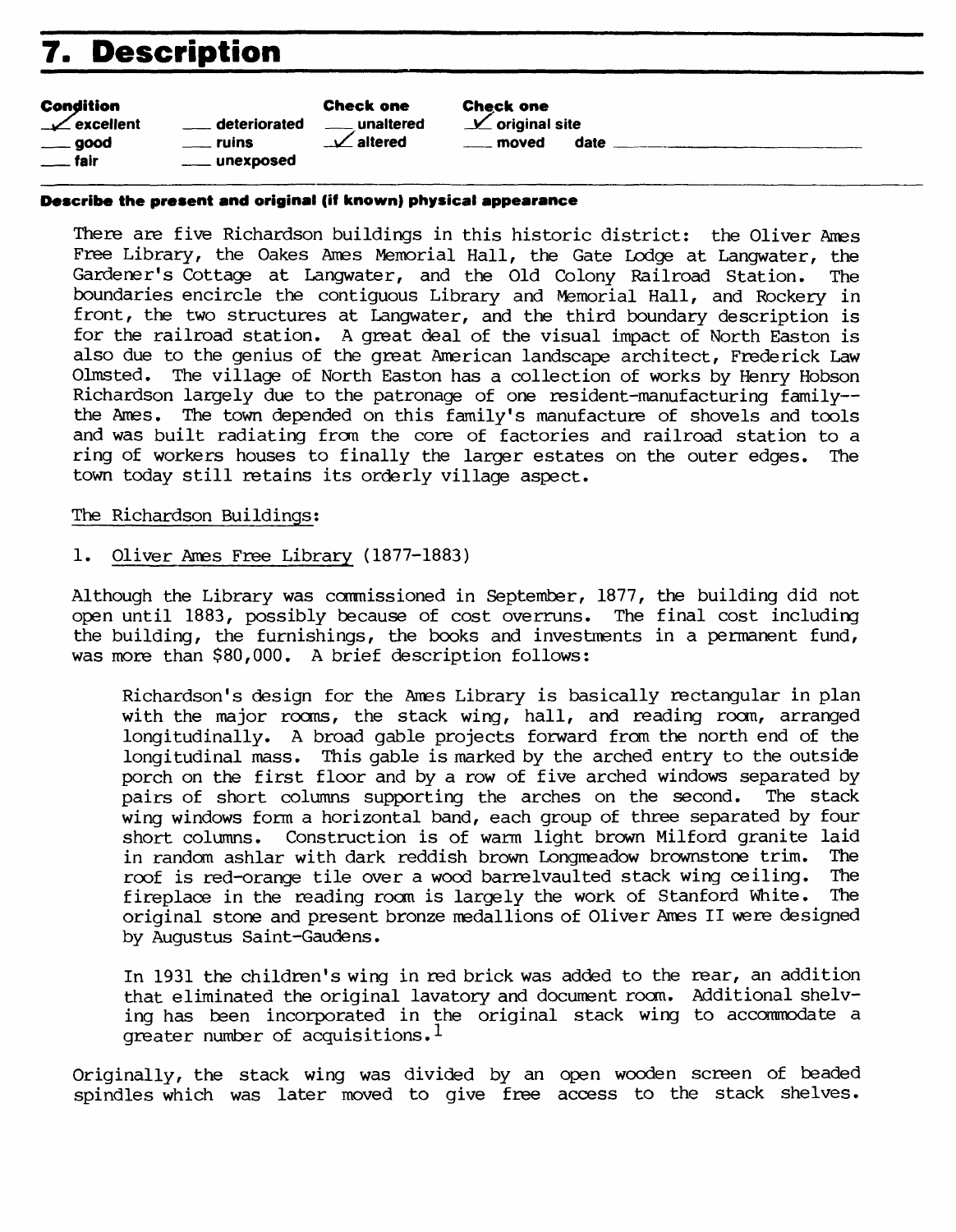# **8. Significance**

| <b>Period</b><br>__ prehistoric<br>$- 1400 - 1499$<br>$\frac{1}{2}$ 1500 - 1599<br>$-1600 - 1699$<br>$\overline{\smash{\big)}\phantom{1}}^{1700-1799}_{1800-1899}$<br>$-1900-$ | Natronal<br>Areas of Significance-Check and justify below<br>archeology-prehistoric community planning<br>archeology-historic<br>____ agriculture<br>$X$ architecture<br>$\overline{\phantom{a}}$ art<br>$\frac{1}{2}$ commerce<br>_____ communications | $\ldots$ conservation<br>$\overline{\phantom{a}}$ economics<br>$\frac{1}{2}$ education<br>$\mathcal{L} = 0$ engineering<br>$\frac{1}{2}$ industry<br>$\frac{1}{2}$ invention | landscape architecture religion<br>$\sim$ $\sim$ law<br>$\Gamma$ = $\Gamma$ = literature<br>$\overline{\phantom{a}}$ music<br>____ politics/government | <u>_</u> __ science<br>____ sculpture<br>$\frac{1}{2}$ social/<br>humanitarian<br>_____ theater<br>____ transportation<br>____ other (specify) |
|--------------------------------------------------------------------------------------------------------------------------------------------------------------------------------|---------------------------------------------------------------------------------------------------------------------------------------------------------------------------------------------------------------------------------------------------------|------------------------------------------------------------------------------------------------------------------------------------------------------------------------------|--------------------------------------------------------------------------------------------------------------------------------------------------------|------------------------------------------------------------------------------------------------------------------------------------------------|
|--------------------------------------------------------------------------------------------------------------------------------------------------------------------------------|---------------------------------------------------------------------------------------------------------------------------------------------------------------------------------------------------------------------------------------------------------|------------------------------------------------------------------------------------------------------------------------------------------------------------------------------|--------------------------------------------------------------------------------------------------------------------------------------------------------|------------------------------------------------------------------------------------------------------------------------------------------------|

#### **Specific dates Builder/Architect**

#### **Statement of Significance (in one paragraph)**

North Easton, Massachusetts, is the result of an extraordinary collaboration between two of the towering figures of 19th century America. Henry Hobson Richardson, one of this country's greatest architects and Frederick Law Olmsted (1822-1903), the preeminent landscape architect of the era worked together under the patronage of the unusual family that turned a small iron foundry into a shovel manufactory that produced great wealth. In a short eight years this small industrial village became a beautifully coherent planned town containing several of the century's architectural landmarks.

The town, itself, is located on the rapid Queset River which supplied waterpower to a series of small mills. In 1803, Oliver Ames moved from Bridgewater and began to manufacture shovels in the factories he built on the banks of the river.

In the period of railroad and canal expansion which followed, Ames prospered by supplying digging and trenching equipment. In 1844 his sons Oakes (1804-1873) and Oliver II (1807-1877) assumed management of the company. They also became involved in railroads beginning in 1855, and were major suppliers of trenching tools to the Union Army in the Civil War. Later they helped finance and construct the Union Pacific Railroad.<sup>9</sup>

The California Gold Rush brought further business to the shovel factory and enormous profits came to the Ames family. Oakes Ames served in the United States Congress from 1862 until his death in 1873. In 1865 Ames was drawn with his brother Oliver into the Credit Mobilier, a company formed to finance the construction of the Union Pacific Railroad. In the profit taking scandals that ensued, the Ames were embroiled in a factional dispute and, as a result, Oakes Ames career as a politician was over. In retrospect, both Ames brothers were typical businessmen of the 19th century--perhaps over zealous, but not corrupt. They were both vindicated and a monument at the highest point on the Union Pacific line was erected to them by the railroad at Sherman Summit, Wyoming. It was designed by Olmsted & Richardson. The children of the two brothers were the patrons of Richardson and Olmsted:

Oakes son, Oliver II, who became governor of Massachusetts, gave the Memorial Hall money in memory of of his father and funds for the Library and Oliver's children, Helen Angier Ames and Frederick Lothrop Ames who saw the projects through. F. L. Ames was a Harvard graduate (1854), along with Charles Gambrill, later Richardson's partner.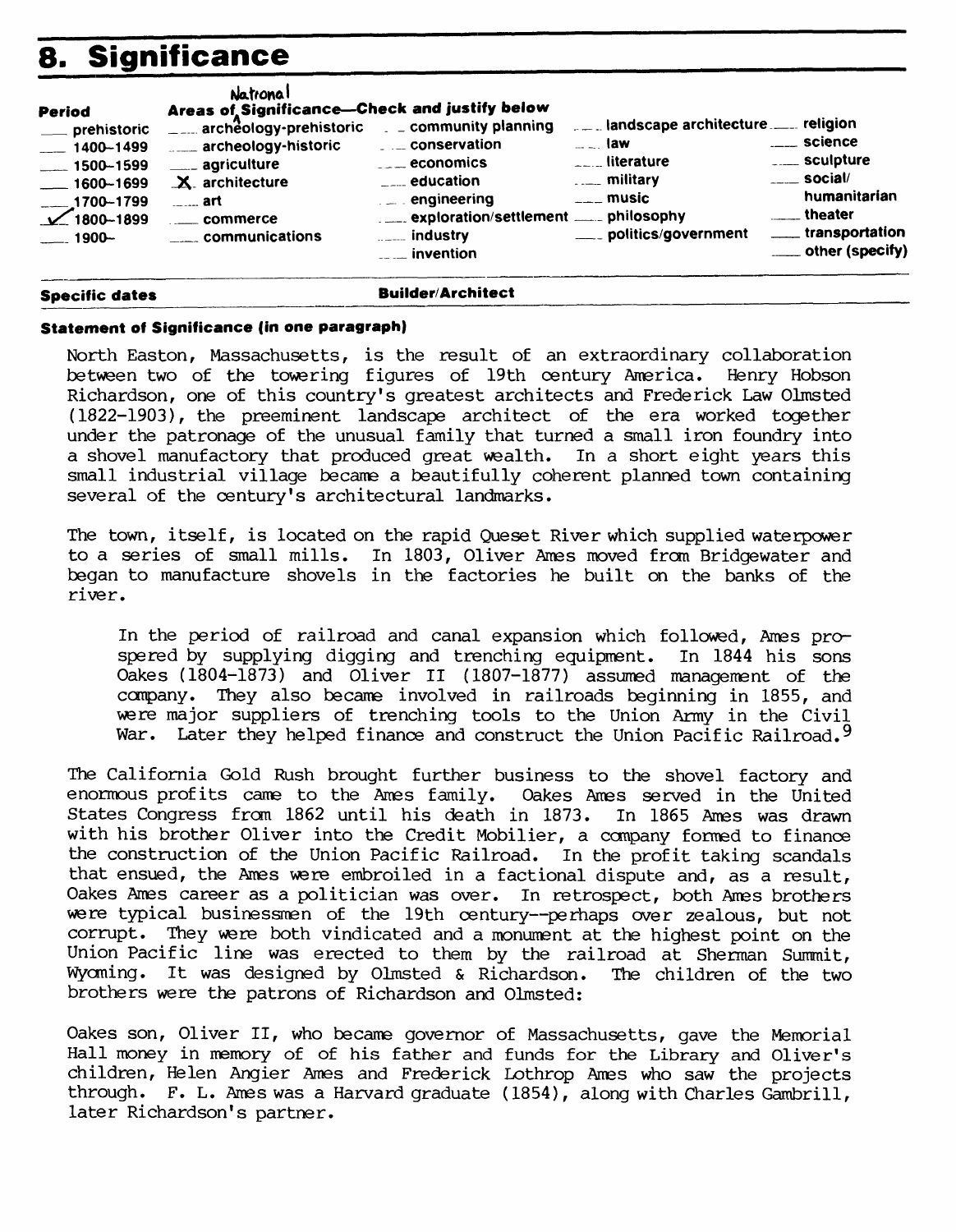# **9. Major Bibliographical References**

See Continuation Sheet

# **10. Geographical Data**

| Acreage of nominated property                                                                                                                                                                                                                                                                                                       | 5.8                                                                      |           |                                                          |            |
|-------------------------------------------------------------------------------------------------------------------------------------------------------------------------------------------------------------------------------------------------------------------------------------------------------------------------------------|--------------------------------------------------------------------------|-----------|----------------------------------------------------------|------------|
| Quadrangle name                                                                                                                                                                                                                                                                                                                     | Brocton Mass. Quad.                                                      |           | Quadrangle scale                                         | 1:25,000   |
| <b>UTM References</b>                                                                                                                                                                                                                                                                                                               | See Continuation Sheet                                                   |           |                                                          |            |
| A<br><b>Easting</b><br>Zone                                                                                                                                                                                                                                                                                                         | <b>Northing</b>                                                          | в<br>Zone | Easting<br><b>Northing</b>                               |            |
| с                                                                                                                                                                                                                                                                                                                                   |                                                                          | D         |                                                          |            |
|                                                                                                                                                                                                                                                                                                                                     |                                                                          | F         |                                                          |            |
|                                                                                                                                                                                                                                                                                                                                     |                                                                          | н         |                                                          |            |
|                                                                                                                                                                                                                                                                                                                                     |                                                                          |           |                                                          |            |
| Verbal boundary description and justification                                                                                                                                                                                                                                                                                       |                                                                          |           |                                                          |            |
|                                                                                                                                                                                                                                                                                                                                     | See Continuation Sheet                                                   |           |                                                          |            |
| List all states and counties for properties overlapping state or county boundaries                                                                                                                                                                                                                                                  |                                                                          |           |                                                          |            |
| state                                                                                                                                                                                                                                                                                                                               | code                                                                     | county    |                                                          | code       |
| state                                                                                                                                                                                                                                                                                                                               | code                                                                     | county    |                                                          | code       |
| 11.                                                                                                                                                                                                                                                                                                                                 | <b>Form Prepared By</b>                                                  |           |                                                          |            |
|                                                                                                                                                                                                                                                                                                                                     |                                                                          |           |                                                          |            |
| name/title                                                                                                                                                                                                                                                                                                                          | Carolyn Pitts, Historian                                                 |           |                                                          |            |
| organization National Park Service, History Division                                                                                                                                                                                                                                                                                |                                                                          |           | date                                                     |            |
| street & number                                                                                                                                                                                                                                                                                                                     | 1100 L Street, NW                                                        |           | $(202)$ 343-8166<br>telephone                            |            |
| Washington<br>city or town                                                                                                                                                                                                                                                                                                          |                                                                          |           | state<br>DC                                              | 20013-7127 |
| 12.                                                                                                                                                                                                                                                                                                                                 |                                                                          |           | <b>State Historic Preservation Officer Certification</b> |            |
|                                                                                                                                                                                                                                                                                                                                     |                                                                          |           |                                                          |            |
| The evaluated significance of this property within the state is:                                                                                                                                                                                                                                                                    |                                                                          |           |                                                          |            |
| national                                                                                                                                                                                                                                                                                                                            | _ state                                                                  | local     |                                                          |            |
| As the designated State Historic Preservation Officer for the National Historic Preservation Act of 1966 (Public Law 89–<br>665), I hereby nominate this property for inclusion in the National Register and certify that it has been evaluated<br>according to the criteria and procedures set forth by the National Park Service. |                                                                          |           |                                                          |            |
| <b>State Historic Preservation Officer signature</b>                                                                                                                                                                                                                                                                                |                                                                          |           |                                                          |            |
| title                                                                                                                                                                                                                                                                                                                               |                                                                          |           | date                                                     |            |
| For NPS use only                                                                                                                                                                                                                                                                                                                    |                                                                          |           |                                                          |            |
|                                                                                                                                                                                                                                                                                                                                     | I hereby certify that this property is included in the National Register |           |                                                          |            |
|                                                                                                                                                                                                                                                                                                                                     |                                                                          |           | date                                                     |            |
| Keeper of the National Register                                                                                                                                                                                                                                                                                                     |                                                                          |           |                                                          |            |
| Attest:                                                                                                                                                                                                                                                                                                                             |                                                                          |           | date                                                     |            |
| <b>Chief of Registration</b>                                                                                                                                                                                                                                                                                                        |                                                                          |           |                                                          |            |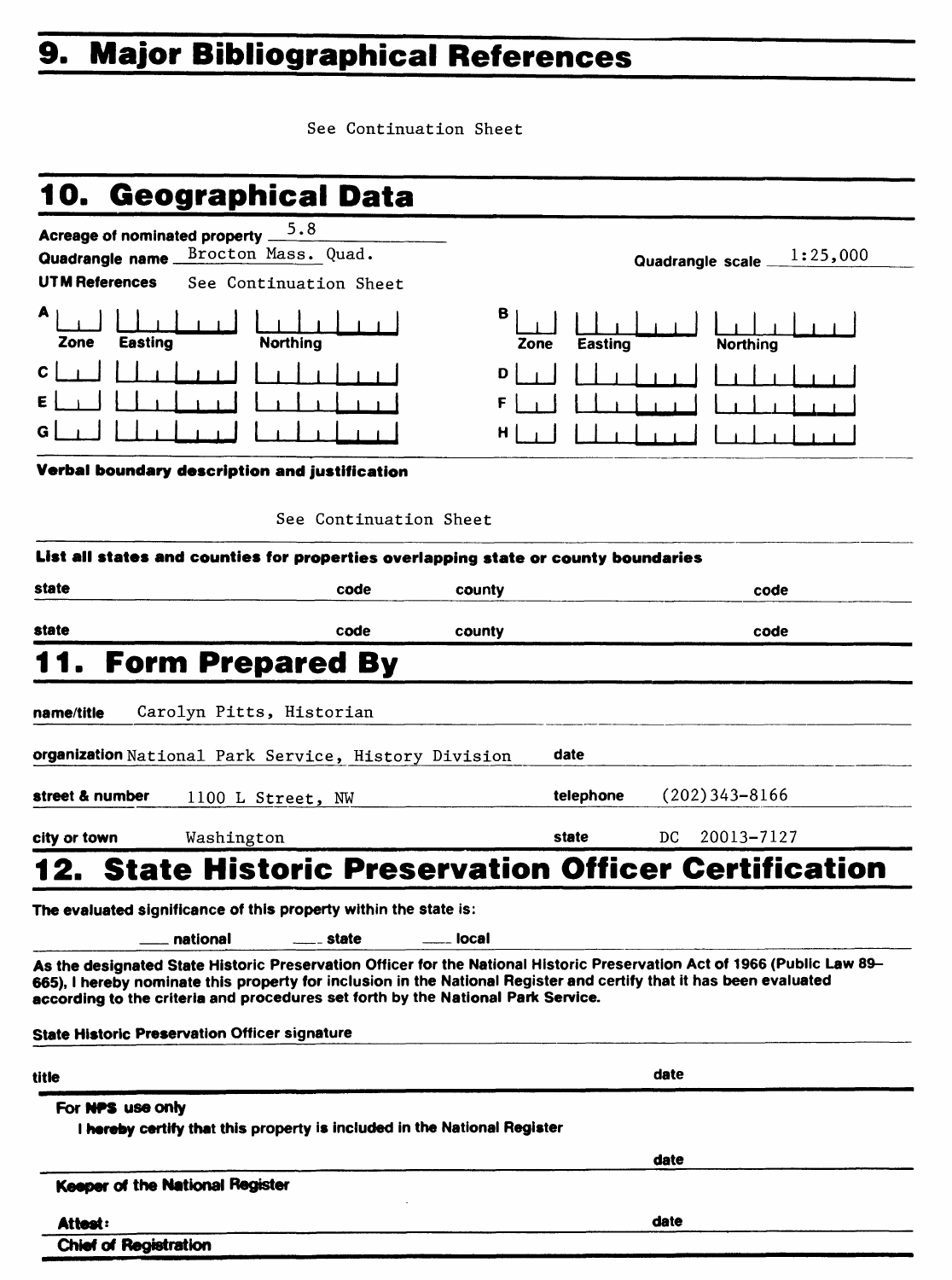# **National Register of Historic Places Inventory-Nomination Form**



a matsaya na kata

ana mpang a da kasance a shekarar 2009.<br>Bandar a shekarar 2009 **Continuation sheet Item number** *Page* 1 List of Buildings and owners 1. Oliver Ames Free Library (1877-1883) William Ames, President David Ames Free Library Trustees Room 849<br>Main Street 294 Wash 294 Washington Street North Easton, Massachusetts 02356 Boston, Massachusetts 02108 2. Oakes Ames Memorial Hall (1879-1881) Fred Ames, Chairman Board of Trustees Oakes Ames Memorial Hall Box 34 North Easton, Massachuestts 02356 Rockery (Park in front of Hall) John Kent, Chairman Board of Selectmen, Town of North Easton 02356 3. Gate Lodge of Langwater (1880-1881) 4. Gardener's Cottage of Langwater (1884) Mr. Oliver Ames 153 Elm Street North Easton, Massachusetts 02356 5. Old Colony Railroad Station (1881-1884) Ed Hands, President Board of Directors North Easton Historical Society Sullivan Avenue North Easton, Massachusetts 02356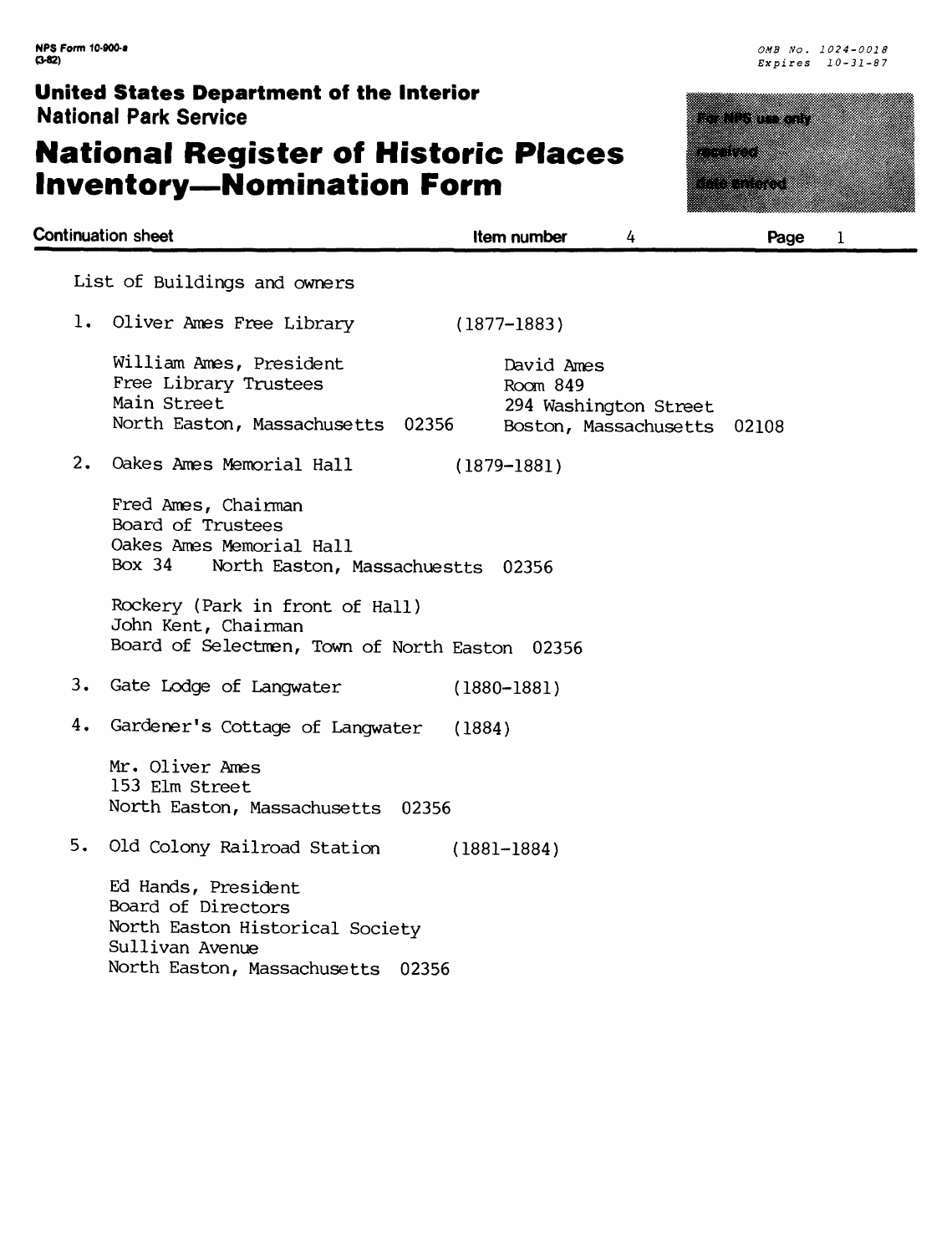### **National Register of Historic Places Inventory—Nomination Form**



| The Ames library is set at the head of a lawn that slopes gently up from    |
|-----------------------------------------------------------------------------|
|                                                                             |
| Main Street on the east and is terraced downward toward the Queset River    |
| on the north. The strongly rusticated and battered foundations seem to      |
| rise up from the placid lawn, which gives the building, despite its gra-    |
| nitic massiveness, a far less ponderous effect than it would have on a      |
| flat site. Richardson's drawings for the front elevation and for grading    |
| show that the treatment of the lawn and emphasis on a common level through- |
| out the upper course of the foundation were carefully studied. The latter   |
| gives the building independence of the terrain, important in a small        |
| building that had to assert a measure of civic importance. <sup>2</sup>     |

#### 2. Oakes Ames Memorial Hall (1879-1881)

Adjacent to the Library in the center of North Easton, the Memorial Hall was commissioned by the children of Oakes Ames as a memorial. H. H. Richardson received the commission in February 1879. Norcross Brothers began construction in the summer of 1879 on the project that was bid to cost \$29,910 with extras to cost \$1,666. Cost overruns indicate the hall may have been over by \$60,000. The dedication was held on November 17, 1881, although Olmsted continued to work on the landscaping until 1883-1885.

The Ames Hall is basically rectangular in plan, measuring ninety-seven by fiftyone feet. The first floor was planned with a small auditorium and two service rooms, possibly a kitchen and dining room. The second floor was a large auditorium, and the attic was a Masonic Lodge hall. The planning was impractical, as the second floor could be reached only by two small stairs, one in the octagonal projecting tower to the northeast and one in the small projecting tower on the south. The exterior of the building, moreover, shows the results of improvisation during construction. The lower floor is constructed of warm light brown Monson granite trimmed with reddish brown Longmeadow brownstone. The upper floor is brick, but a dormer on the north side is half timber and stucco. The central mass of the building has a tall saddle-back hipped roof covered with red-orange tile. A lower gable roof, also of tile, extends over the southern section of the hall. The windows are all trimmed with brownstone. Roofed in stone, the northeast tower has a frieze with ornamental carvings of the signs of the zodiac in brownstone. A grand stair stretches from the street to the entry arcade through the rocky landscape by Olmsted.<sup>3</sup>

The interiors were kept simple, beige walls with oak trim. The only exceptions are the upper panes in the second story windows which have emblems of the Oakes family (acorns, oak leaves, Tudor roses); there are Geometric patterns on other panes on the second story, and frescoed symbols on the walls of the Masonic Lodge in the attic.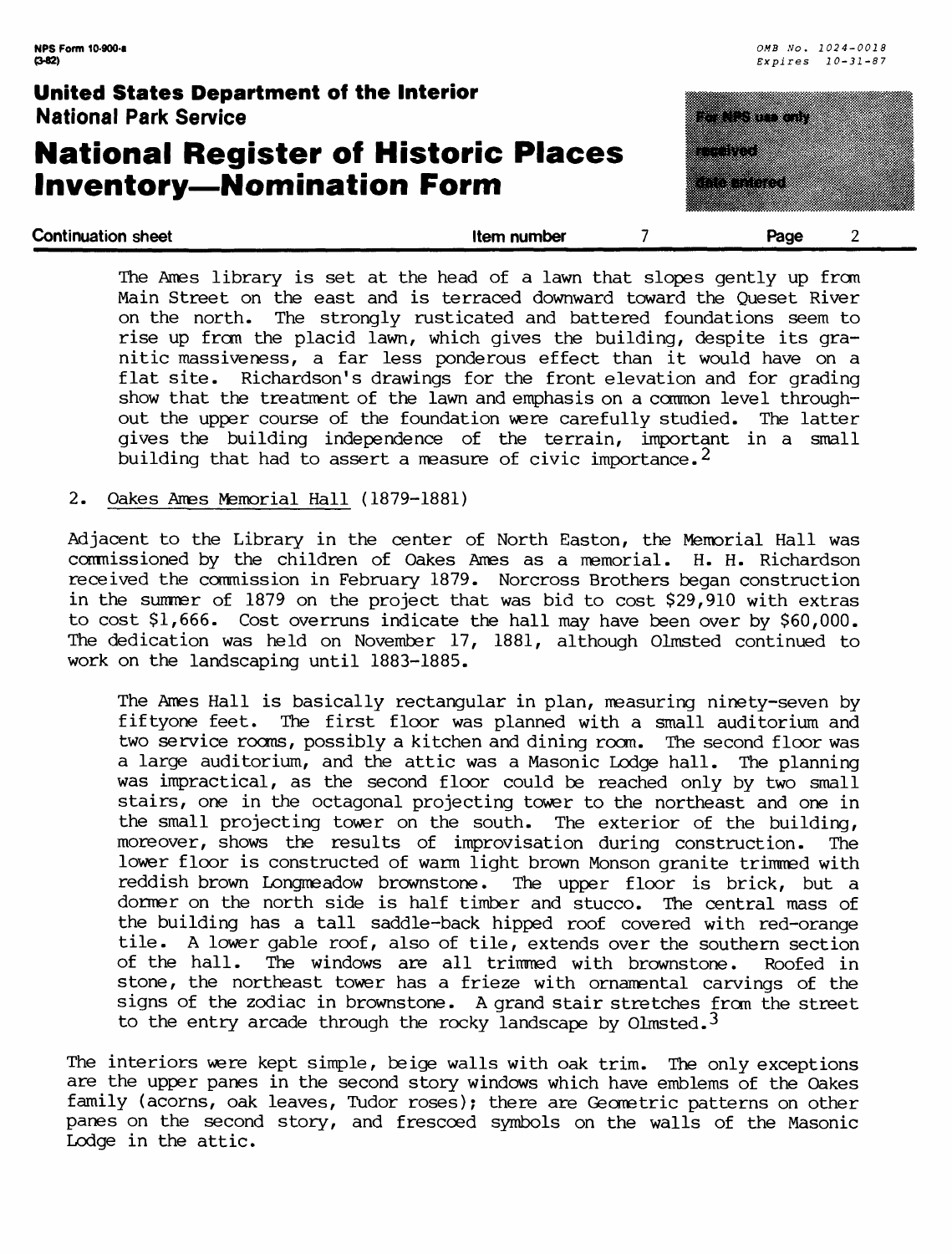strongly advocated by Olmsted.

### **National Register of Historic Places Inventory — Nomination Form**



| <b>Continuation sheet</b>                                                        | <b>Item number</b> | Page |
|----------------------------------------------------------------------------------|--------------------|------|
| Olmsted designed the siting of the Hall on a rocky ledge with stairs that seemed |                    |      |
| to be gouged out of the rock. Starting at the foundations of rough-hewn          |                    |      |
| material, the masonry evolves into the beautifully worked stone of the Hall.     |                    |      |
| This is an expression of that picturesque ideal of harmony with nature, so       |                    |      |

The building remained largely unused after it was built because town meetings continued to be held in Easton. Moreover, it was eventually closed, because the uppermost floor could only be reached by a single stair and was therefore considered a fire hazard. After 1950 a fire escape was added to the south side and the interior remodeled. The building is now used as a meeting hall. The building is now used as a meeting hall.

#### The Rockery

In a drawing of the site and Memorial Hall, it was clear that Olmsted had specific plans for the treatment of the land in front of the Hall. The plan shows the surroundings of the hall are extended across the short street (now called Barrows Street) connecting Main Street as it turns north to Lincoln Street so as to suggest the flat northern part of the triangular plot formed by the divergence of Lincoln and Main streets. This area, immediately in front of the Hall stairway, and the higher ground south of it was designed by Olmsted.

Ernest Bowditch of Boston, the surveyor for the Memorial Hall project, had learned from Richardson by September 11, 1881, that Olmsted wished an earlier survey extended to include the triangular area. This plot, 200 feet long on the east and west and 250 feet long on the south side, had been unused (except for a flagpole at its eastern corner) since the removal of a former Unitarian church in 1876. It was originally a space without interest, but one that had the potential of becoming the nucleus in a village plan.

A survey of property lines, possibly made by Bodwitch in September, was probably Olmsted' s first step in this additional undertaking. In November and December Olmsted's office devoted itself first to studies for the landscaping of the unpromising, level northern portion of the triangular area.

Several plans were submitted and in April, 1882, a detailed plan was submitted:

The specifications in Olmsted 's words, called for the northern part of the triangular area to be treated as a small triangular lawn separated from the rockwork by a short road (for "carriages coming from the East") that would end at the foot of the Memorial Hall stairs. The top of the rockwork was to form a "rustic walk and is to be laid out with seats and shade trees" widening at the eastern end to form a circular space thirty feet in diameter around a flagpole. The "retaining wall," as Olmsted termed the northern side of the rockwork where the land dropped precipitously, was to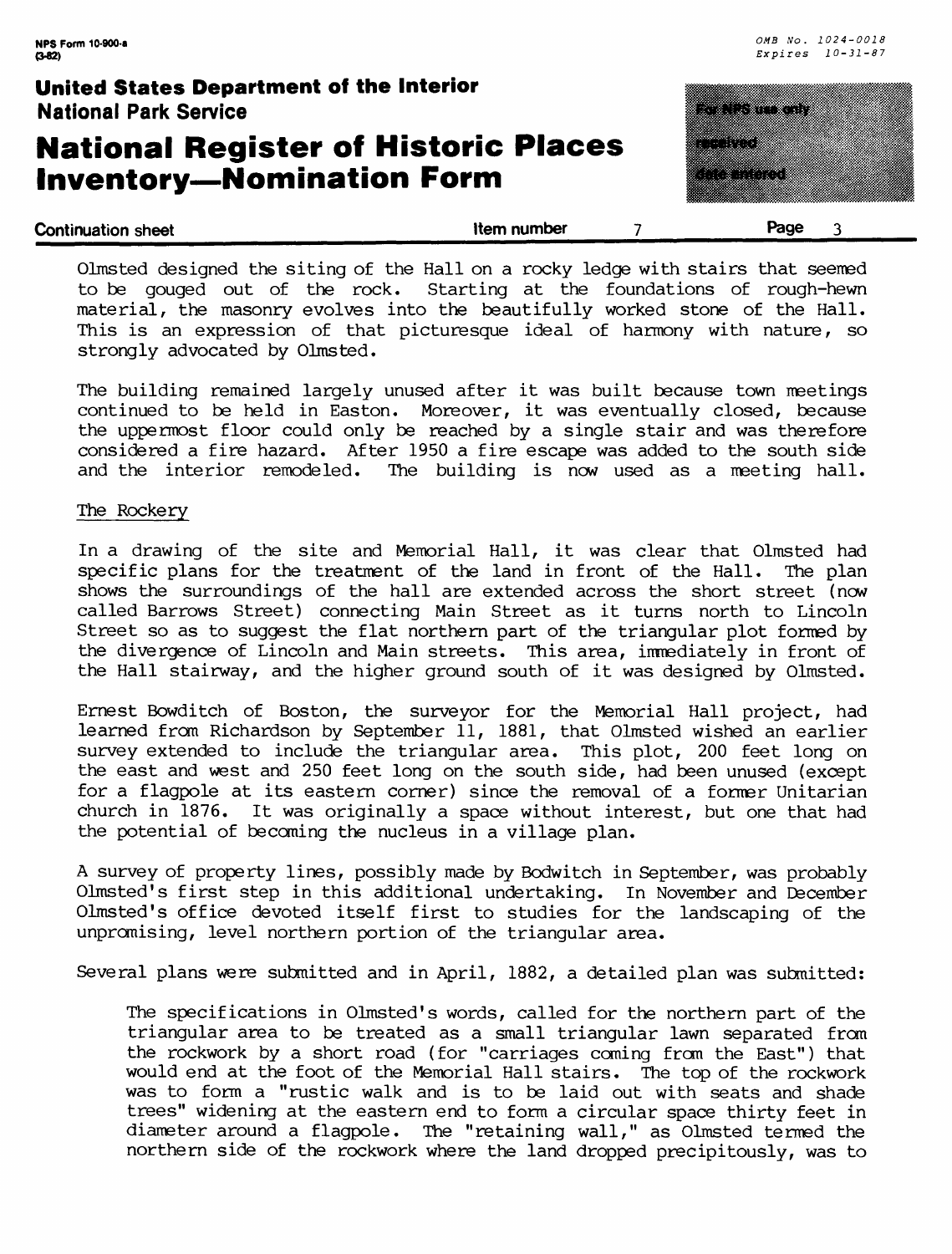### **National Register of Historic Places Inventory—Nomination Form**



| <b>Continuation sheet</b> | Item number | Page<br>$\mu$ |
|---------------------------|-------------|---------------|
|                           |             |               |

be one of unmortared fieldstones "with a considerable slope that its general aspect may be consistent with the rock elevation of the Memorial Hall grounds." Olmsted probably believed that this treatment of the northern flank of the rockwork would have two important results: it would knit together visually the rockwork and the Memorial Hall site and it would reinforce by its similar appearance the rugged power of the hall's surroundings. The "retaining wall" was to be three feet higher than the larger (and lower) terrace of the hall stairway, thus, in Olmsted's words, "forming a parapet in front of it," and, consequently, increasingly obscuring a full view of the hall, picturesquely framed by trees and by the boulders of the northern wall of the rockwork.

The remainder of Olmsted's specifications was a demonstration of the historically ancient and symbolic meanings of the form of the rockwork and an argument for how well suited it was in consequence for a Civil War memorial for North Easton. 4

#### 3. Frederick Lothrop Ames Gate Lodge (1880-1881)

While the Library and Memorial Hall was being built, F. L. Ames, a cousin, was expanding his private estate called Langwater. He also commissioned a railroad station as a gift to the Railroad Company and to North Easton. The Langwater estate dates from 1859 with 1876 additions, but the north part of the estate remained unfinished. Richardson, Olmsted, and F. L. Ames began planning for the Richardson, Olmsted, and F. L. Ames began planning for the new area in 1879.

The decision to build the gate lodge must have been made in late 1879 or early 1880, since the project entered the office in March 1880. Construction by Norcross began that summer and was finished the following year. Olmsted later produced landscape designs for the estate which were carried out in 1886-1887. The gate lodge remains today in the private ownership of the Ames family.

Richardson's design was planned to serve several distinct purposes. It was oriented longitudinally and cut by the arched entry to the estate. The large room to the left of the entry was intended to serve as a storeroom for winter<br>flowering plants. The two-story portion to the right of the entry had a The two-story portion to the right of the entry had a caretaker's residence on the lower floor and a "bachelor hall" for masculine socializing and overflow guest bedrooms on the upper floor. It has been suggested that the character of the building emerged in the design process and that the decision to construct the gate lodge of glacial boulders came rather late. The boulders are arranged with the largest at the bottom and the smallest at the top. The trim of the openings is Longmeadow brownstone. The hipped roof in bright red-orange tile contrasts boldly with the walls. Appearing almost as blisters, eyelid dormers barely break the roof surface. The two-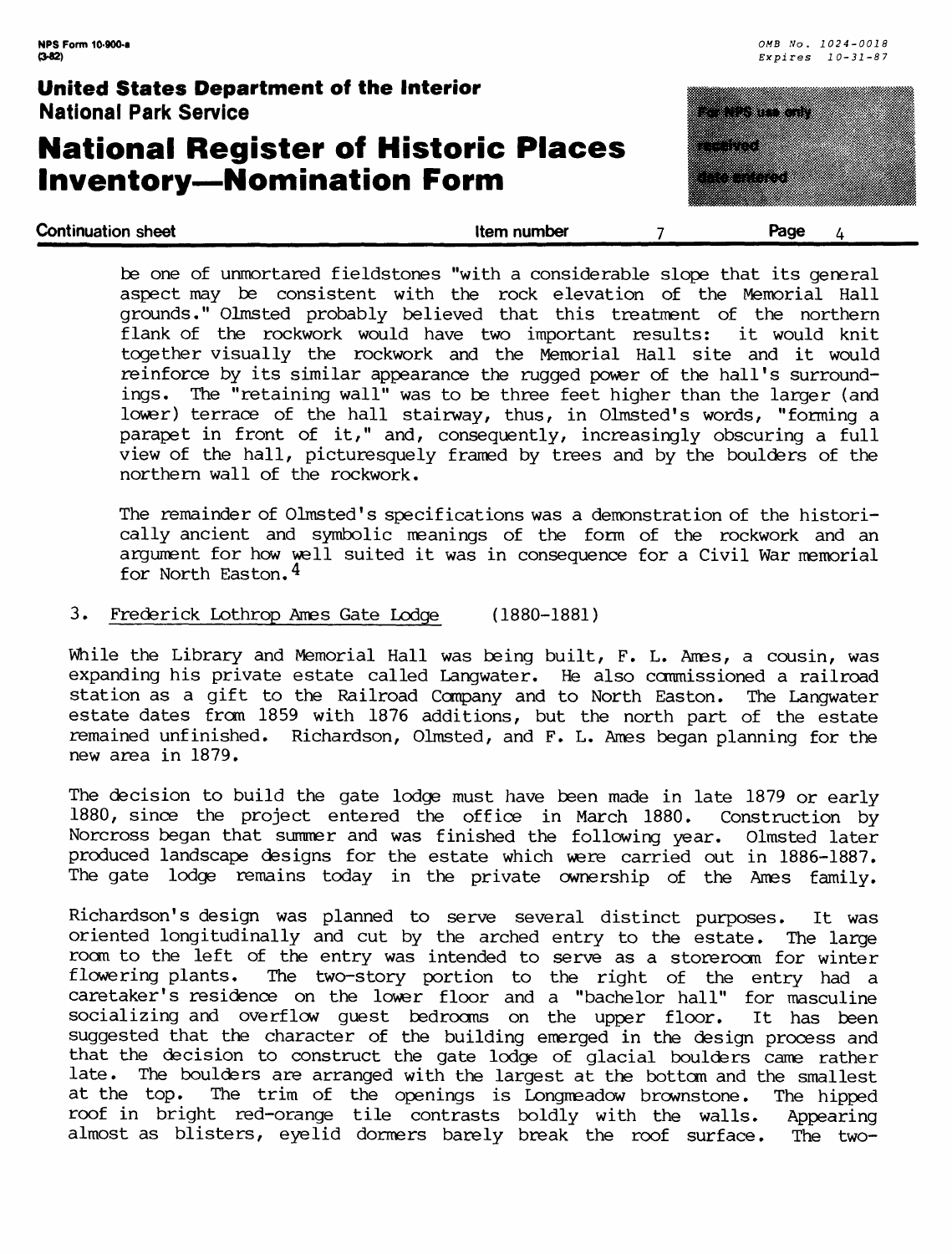# **National Register of Historic Places Inventory—Nomination Form**



story projection at the rear of the guest quarters offered covered access to a well. Some delicate naturalistic carving by Saint-Gaudens is found inside the upper level porch.

As built the Gate Lodge is a much larger structure than would be expected at an estate gate suggesting that from the beginning the structure was intended as a secondary residence.

The interiors of the gate lodge are studies in contrasts, as might be expected given the disparate functions of the building. The plant wintering house is long, open to the rafters, and widens at its eastern end into a large cylindrical space covered by a turret roof. The residence block, although large on plan, has no feeling of spaciousness inside. It is highly compartmentalized because it had to serve as a compact dwelling for both masters and servants. The only comparatively open planning in it occurs at the western end of the second floor in the so-called Bachelor's Hall (as it is termed on the first published plan) and the veranda (now enclosed) adjacent to it on the south, from which a brownstone wellhead projects.

The plan of the gate lodge published in 1886 does not show the inglenook that was built into the eastern wall of the Bachelor's Hall, but it is shown in one of the Richardson drawings. The eastern end of the room is screened from the passage leading to the bedrooms by the diagonal projection into the room of a built-in settle. Paneled and painted a glossy blue green with a tooled leather canopy and supported by spiral posts, it gives the desired effect of protectiveness.

Set into the southeastern corner of the Bachelor's Hall is the large brownstone fireplace mantel set on rubbed red brick supports and carved with the signs of the zodiac. It is the only feature of the interior having an affinity with the massive forms of the exterior. The chimney breast above it is sheathed in square glass tiles (possibly by Louis Comfort Tiffany) that change steadily in color from blue green above the mantel to yellow green in the top course. The chimney breast is flanked by small-field paneling, painted the same glossy blue green as the settle, as are the bookshelves to the left of the fireplace.

The remainder of the interior of the residence block is finished very simply with white plastered walls and green and white paneled or molded and chamfered trim. The mantel shelves above the fireplace in each bedroom are simply white boards supported on curved brackets.  $6$ 

#### 4. F. L. Ames Gardener's Cottage (1884-1885)

This cottage was commissioned when the space in the Gate Lodge proved inadequate for the gardener's growing family. This small house was built some 400 feet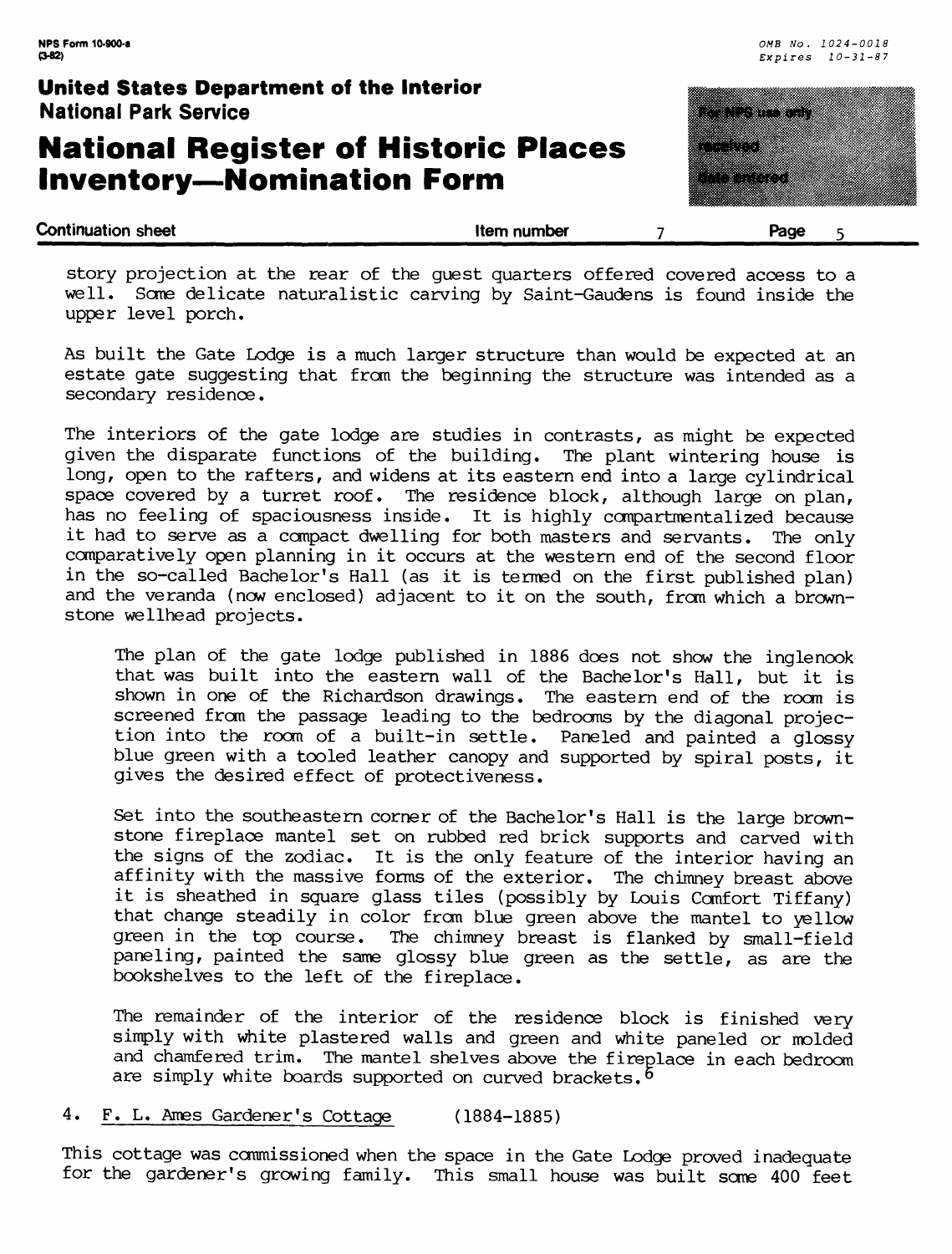### **National Register of Historic Places Inventory—Nomination Form**



| east of the Gate Lodge near the stables, conservatory, and planting beds.       |  |
|---------------------------------------------------------------------------------|--|
| Richardson received the commission in March 1884. Local contractors built it    |  |
| at a cost of \$3,562. Later enlarged by Richardson's successors, Shepley, Rutan |  |
| and Coolidge, a second floor was added in place of a large gable. It has been   |  |
| shingled and the back porch enclosed.                                           |  |

Richardson's plan of the cottage was nearly square. The first floor included kitchen, dining, and sitting rooms and the second floor three bedrooms. The roof swept down over the second floor, making an asymmetrical gable toward the front, but this apparently caused too great a reduction in upstairs floor space, so it was modified by Shepley, Rutan and Coolidge. The major unusual feature of the house is the rounded projection at one rear corner topped with a conical roof. Across the back of the house and merging into the round projection was an open porch. The house is sheathed entirely in wood shingles.<sup>7</sup>

The plan is essentially a square divided into four parts broken on the southwest by a large tower, a medieval detail. The cottage is rather modest unlike the typical small house of the time which was covered with brackets and ornamental wood carving. It is an example of the shingle style at its simplest and is well integrated into the other Langwater buildings although kept visually<br>separate from the manor house. The grounds at Langwater were designed and The grounds at Langwater were designed and developed by Frederick Law Olmsted.

#### 5. Old Colony Railroad Station (1881-1884)

F. L. Ames commissioned this station and gave it when complete to the Old Colony Railroad (he was on the Board of Directors).

Construction began in 1882 on the commission which entered Richardson's office in November of the previous year. F. L. Olmsted landscaped the grounds in 1884.

Richardson's design for the North Easton station is a simple rectangular block oriented parallel to and east of the tracks which run north-south. It was symmetrical with central lobby and ticket office dividing rooms for men and women. The building is covered by a broad hipped roof. On the track side, this roof joined those of the platform sheds. On the opposite side, a hipped projection of the roof carried on an independent pier forms a covered carriageway. The windows are grouped under broad slightly parabolic arches which the pier at the carriageway repeats. The major material of the building is granite, the trim is brownstone, and the roof is covered with slate. The wood framing members of the windows are decorated with carvings of snarling wolves' heads.<sup>8</sup>

The Ames family in 1969 bought the station back from the New York Central Railroad for \$15,000 and gave it to the Easton Historical Society. The original long passenger sheds are gone; otherwise the station remains. The Society has restored that building for use as a museum.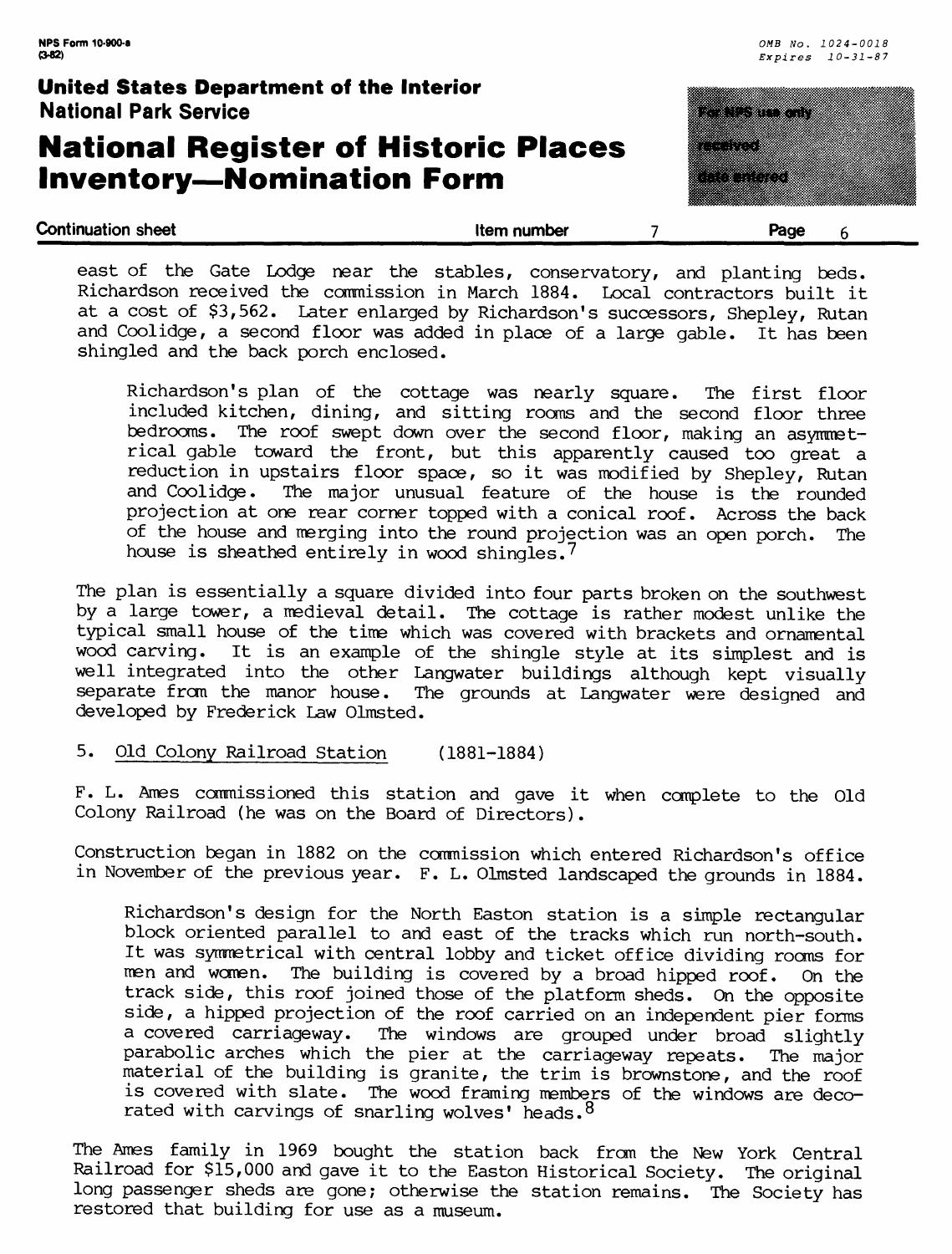### **National Register of Historic Places Inventory—Nomination Form**



The third generation Ames family was led by F. L. Ames and Oakes Angier Ames, who together widened the family influence investing in railroads, mines, and the western territories. F. L. Ames became New England's leading capitalist<br>and the largest property owner in Boston and Cambridge. It was probably and the largest property owner in Boston and Cambridge. Richardson's Trinity Church commission that brought him to the attention of the Ames family.

Henry Hobson Richardson (1838-1886), a great-grandson on his mother's side of Joseph Priestley (the discoverer of oxygen), was born in Louisiana on September 29, 1838. He spent his early life on the Priestley plantation and in New Orleans. Because a speech impediment prevented him from entering West Point, he spent a year at the University of Louisiana and then entered Harvard College in February 1856. He spent four academically undistinguished but socially successful years at Harvard, where he was a member of the Hasty Pudding and Porcellian clubs and the Pierian Sodality. The friendships he made in these years would serve him well in his professional life. Although Richardson had initially intended to pursue a career in civil engineering, while at Harvard he chose architecture instead. After graduation in 1859 he traveled to Paris, where he spent the next five years. He enrolled in the Ecole des Beaux-Arts in November 1860, but he attended only intermittently after the American Civil War cut off his family's support.

Richardson returned to the United States in 1865 and settled in New York. After some months working with a local builder and then as a designer of lamps, he entered practice on his own on May 1, 1866.

In 1867 Richardson entered a partnership with Charles Dexter Gambrill (1834- 1880). Gambrill served primarily as the business manager of the firm, Gambrill and Richardson, and was responsible for only a few designs over the next ten years. Richardson, in turn, was free to develop his design talents.

When Richardson entered architectural practive, American architecture was dominated by the Victorian Gothic (English) and Second Empire (French) styles. Richardson's earliest buildings follow the conventions of these styles and are generally indistinguishable from the works of his contemporaries. Only in the early 1870s did he begin his own approach to design; he did not achieve complete maturity as an architect until 1878.

Richardson won the competition for Trinity Church, Boston, in 1872. With it he became one of the most sought after architects in the United States.

Richardson's professional maturity was marked by a series of projects beginning in 1878: Sever Hall, Cambridge; the Ames Monument, Wyoming; and the Crane Library, Quincy. In these projects Richardson began to simplify form and to eliminate archeological detail. He turned instead to basic shapes, continuous surfaces, and the innate qualities of brick, stone, and shingles to create the distinctive architectural quality of his buildings.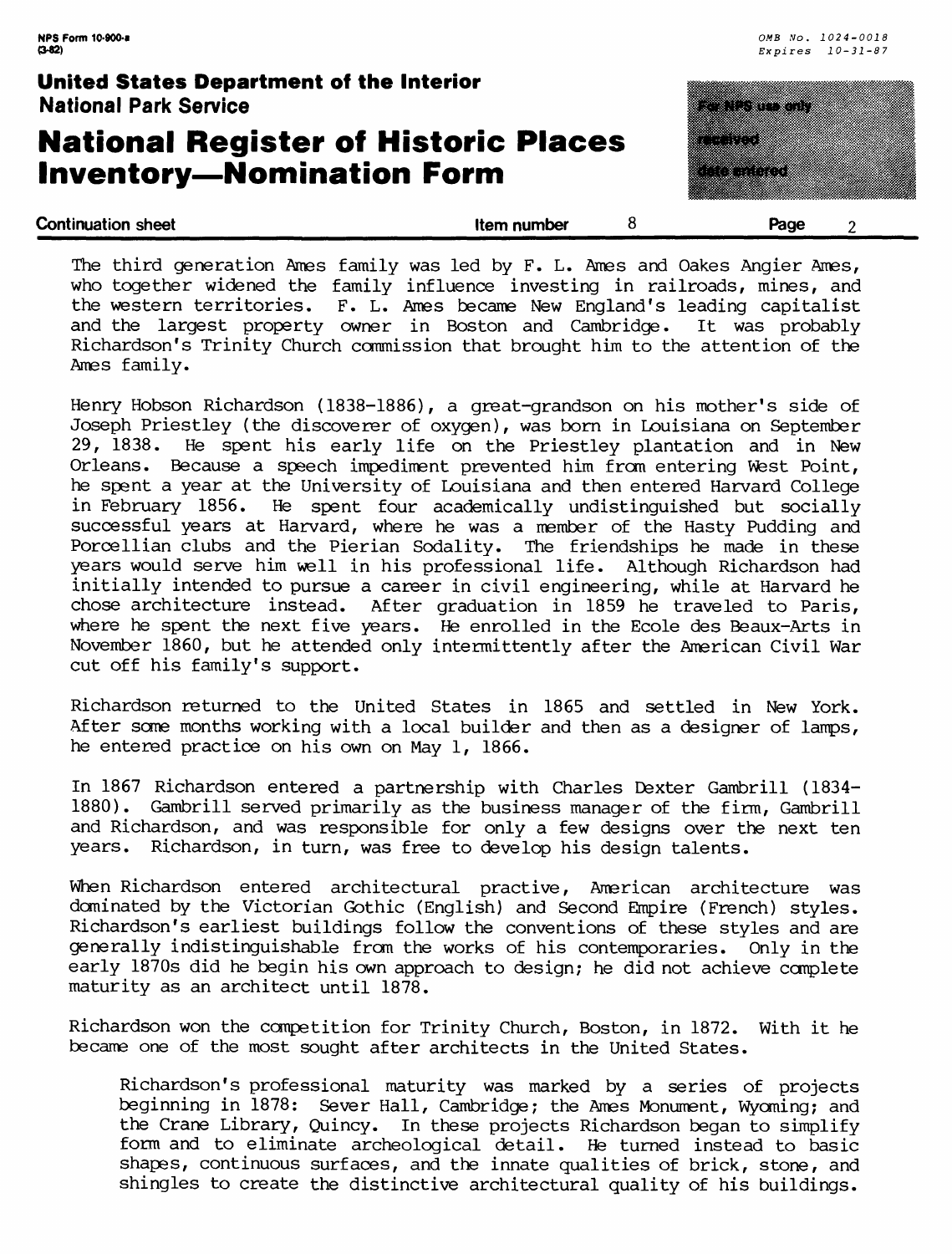# **National Register of Historic Places Inventory—Nomination Form**



By 1882 Richardson was recognized as the leading architect in America; even in Europe he had few rivals. In the last years of his career he was besieged with commissions.

Richardson's health deteriorated markedly in the later years of his life. During his visit to Europe in the summer of 1882, he consulted with Sir William Gull concerning his illness, a chronic case of Bright's disease,<br>a renal disorder. Although Gull warned Richardson to be careful, he Although Gull warned Richardson to be careful, he continued his practice at the same pace on returning to Brookline. He died four year later on April 27, 1886, at the age of 47. His grave may be found in the Walnut Hill Cemetery in Brookline.

The practice of architecture in Richardson's office followed his experience in the Paris ateliers. For each project Richardson provided small sketches, which were given to his draftsmen to be developed in drawing form. A senior draftsman would know all aspects of each design and Richardson's intentions at each stage. When the project was ready for construction, this draftsman was fully prepared to supervise. In this way Richardson maintained his involvement in a large number of projects without becoming overwhelmed in detail.<sup>10</sup>

In this way, the extraordinary North Easton projects were achieved. Richardson was a symbol in both his work and his person of the triumph of industrial capitalism. He ran his architectural office as a corporation. In many respects his style is the beginning of modernism but it is also firmly rooted in the eclectic Victorian present in which he lived.

Footnotes

lochsner, Jeffery Karl. H. H. Richardson, Complete Architectural Works. MIT Press, Cambridge. 1983. p. 183.

<sup>2</sup>Brown, Robert F. "The Aesthetic Transformation of an Industrial Community." Winterthur Portfolio 12. University of Virginia Press. Charlottesville, Va. 1977. p. 37.

 $3$ Ochsner. Ibid., p. 204.

4Brown. Ibid., p. 204.

5Ochsner. Ibid., p. 217.

 $6Brown.$  Ibid., p. 53.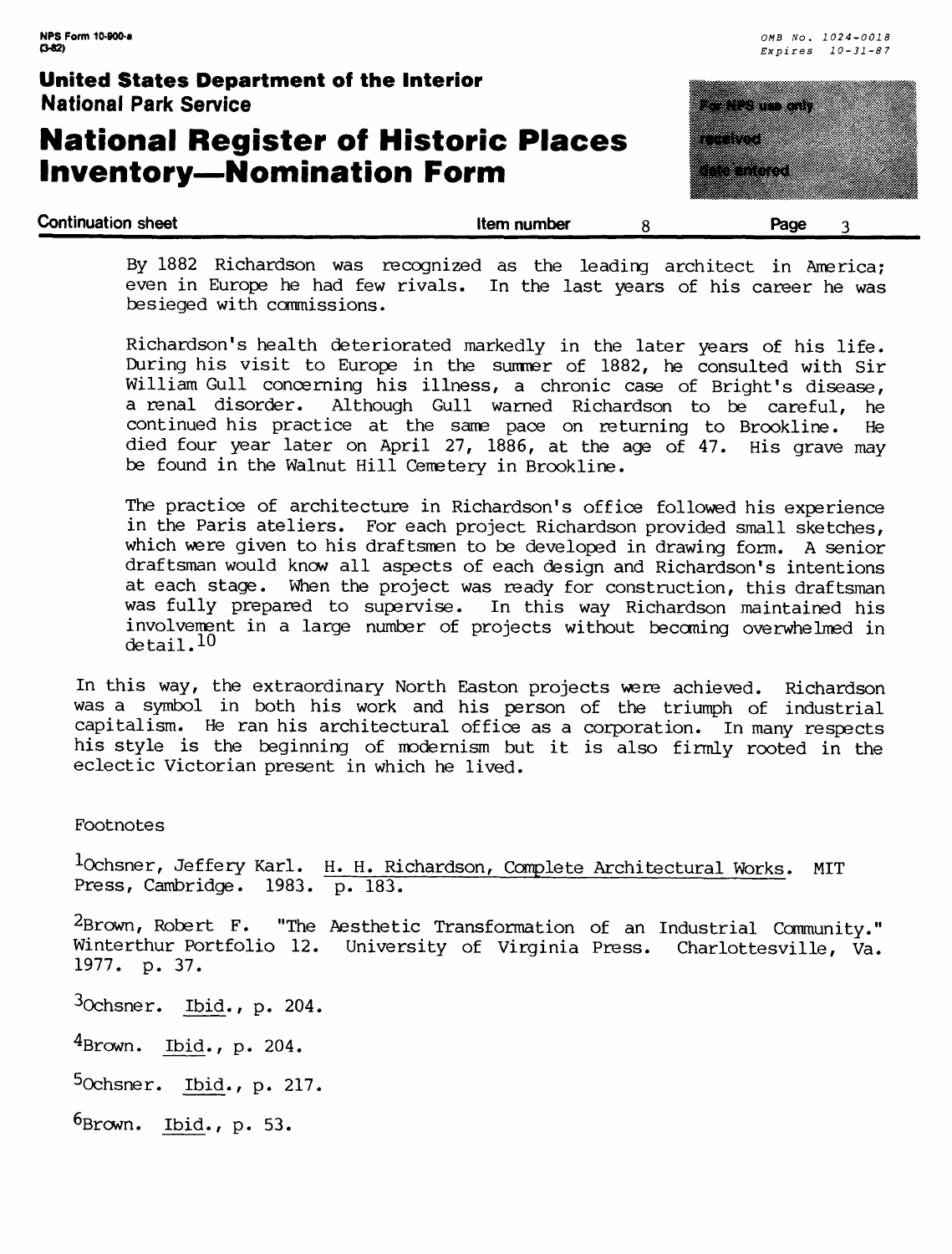# **National Register of Historic Places Inventory—Nomination Form**

| <u>sings sixted population of the medity.</u><br><b>National Park Service</b>   |             | <u> Tanzania (h. 1878).</u>                                                                                          |  |
|---------------------------------------------------------------------------------|-------------|----------------------------------------------------------------------------------------------------------------------|--|
| <b>National Register of Historic Places</b><br><b>Inventory-Nomination Form</b> |             | <u> Tanzania de Caractería de Caractería do Caractería do Caractería do Caractería do Caractería do Caractería d</u> |  |
| <b>Continuation sheet</b>                                                       | Item number | Page                                                                                                                 |  |

| 7 <sub>Ochsner.</sub> Ibid., p. 350. |  |  |
|--------------------------------------|--|--|

8Ochsner. Ibid., p. 270.

9Ochsner, Ibid., p. 183.

 $10$ Ochsner, Ibid., pp. 1-4.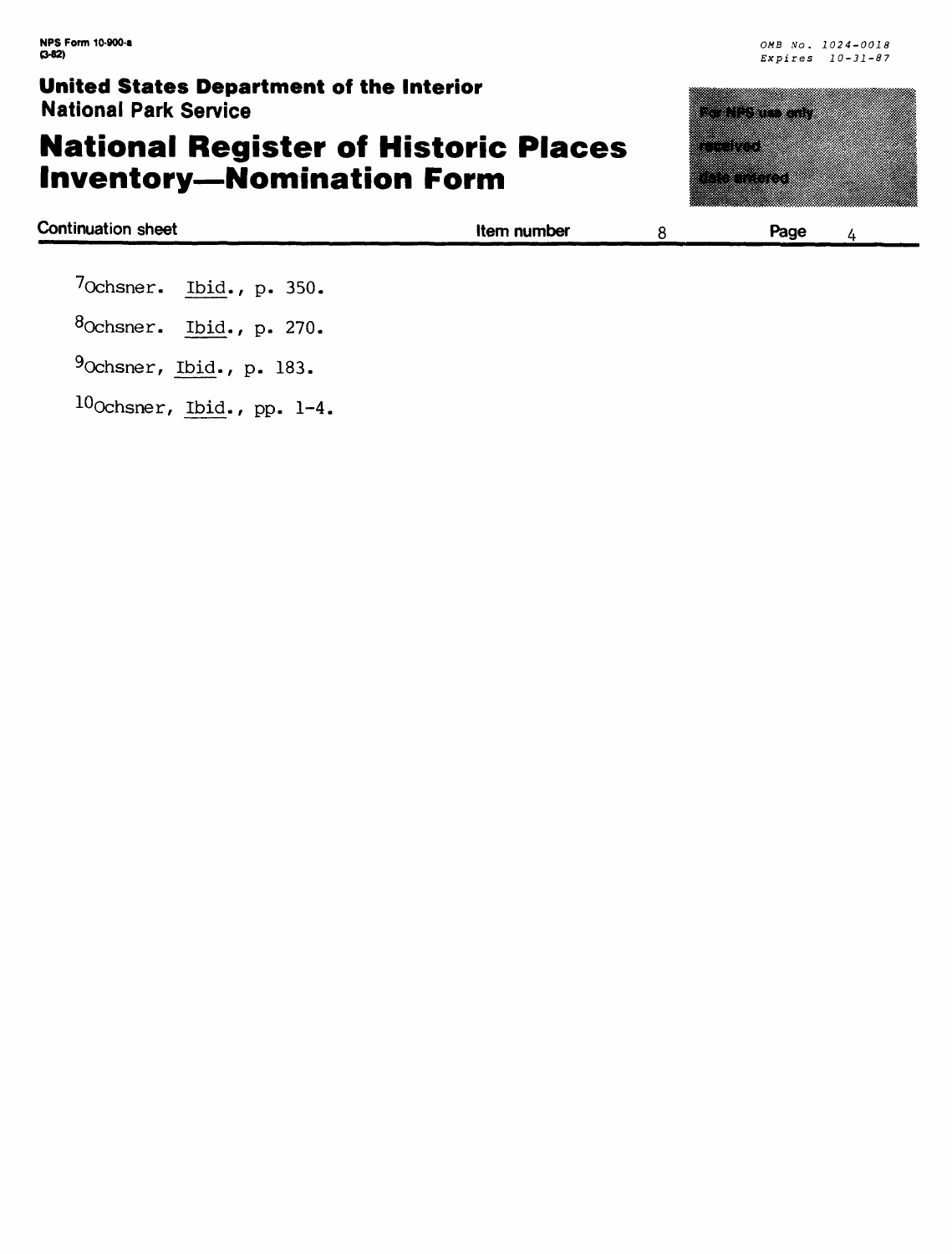# **National Register of Historic Places Inventory—Nomination Form**



| <b>Continuation sheet</b>                                     |             |      |
|---------------------------------------------------------------|-------------|------|
| the property and the company of the company of the company of | Item number | Page |

Bibliography

- "The Ames Memorial Building, North Easton, Massachusetts." Monographs of American Architecture. No. 3. Boston: Ticknor, 1886.
- "The Ames Memorial Library, North Easton, Massachusetts." American Architect and Building News 13. June 30, 1883: 307.
- "Buildings Designed by the late H. H. Richardson, Architect." American Architect and Building News 20 (September 11, 1886): 122.
- Brown, Robert F. "The Aesthetic Transformation of an Industrial Community." Winterthur Portfolio 12. Henry Francis Dupont Museum. University of Virginia Press, Charlottesville, Virginia. 1977.
- Gilkerson, Ann M. "The Public Libraries of H. H. Richardson." Honors thesis, Smith College, April 1978.
- Hitchcock, Henry Russell. The Architecture of H. H. Richardson and his Times. M.I.T. Press: Cambridge, 1961.
- Jordy, William H. American Buildings and Their Architects. Anchor Books: New York, 1976.
- Ochsner, Jeffery Karl. H. H. Richardson, Complete Architectural Works. M.I.T. Press, Cambridge. 1983.
- O'Gorman, James F. H. H. Richardson and His Office. Harvard University Press: Cambridge, 1974.
- Schuyler, Montgomery. American Architecture and Other Writings. Belknap Press, Harvard University: Cambridge, 1961.
- Van Rensselaer, Marianna Griswold. Henry Hobson Richardson and His Works. Boston: 1888; ret. ed. New York: Dover, 1969.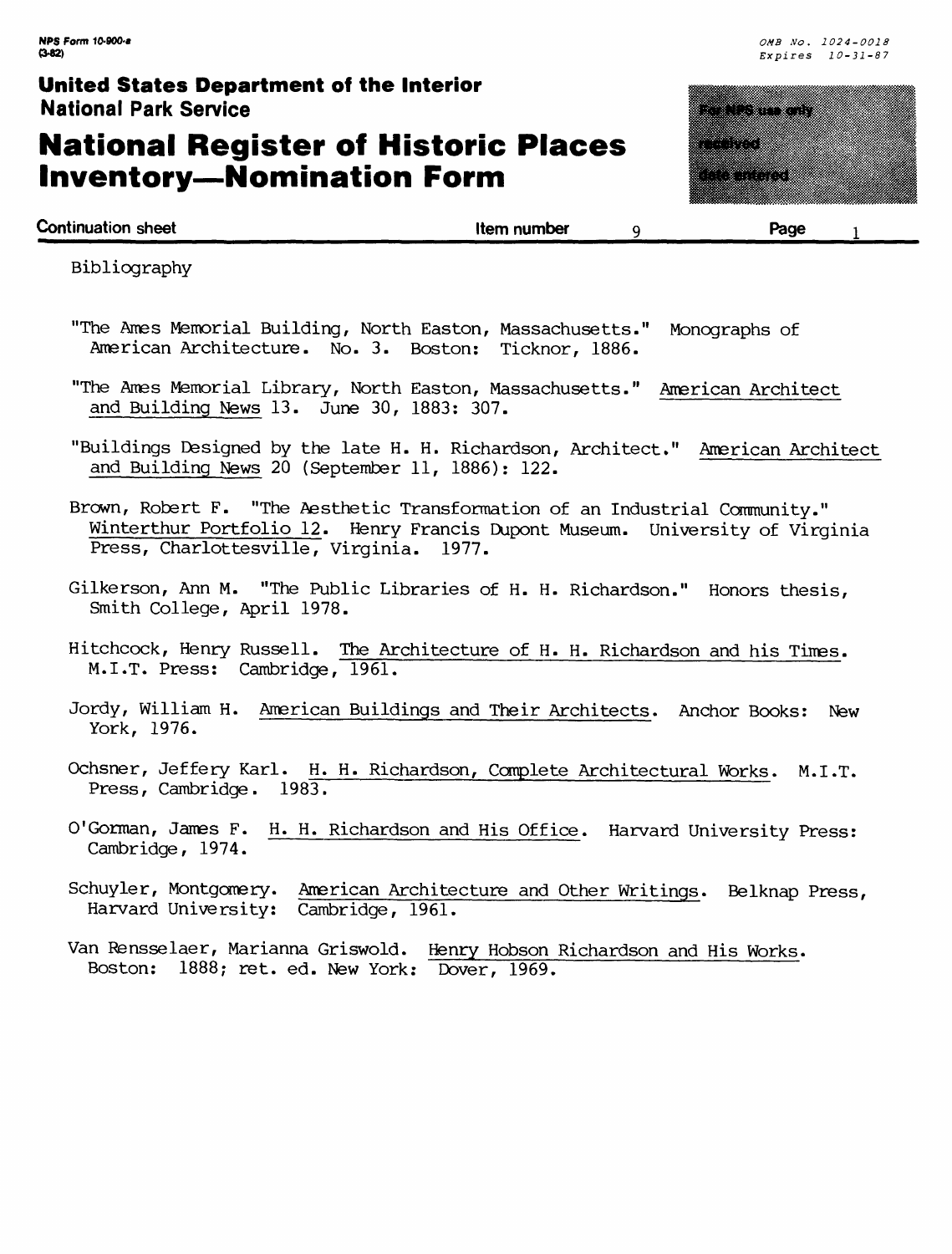# **National Register of Historic Places Inventory—Nomination Form**



| <b>Continuation sheet</b> |             |      |  |
|---------------------------|-------------|------|--|
|                           | Item number | Page |  |
|                           |             |      |  |

North Easton, Massachusetts UTM's References

Oliver Ames Library, North Easton, Massachusetts UTM Reference

19 325785 4659150

Qakes Ames Memorial Hall, North Easton, Massachusetts UTM Reference

19 325800 4659090

Rockery, North Easton, Massachusetts UTM Reference

19 325830 4659050

Ames Gate Lodge, North Easton, Massachusetts UTM Reference

19 326600 4659870

Gardners Cottage, North Easton, Massachusetts UTM Reference

19 326780 4659910

Train Station, North Easton, Massachusetts UTM Reference

19 325950 4659370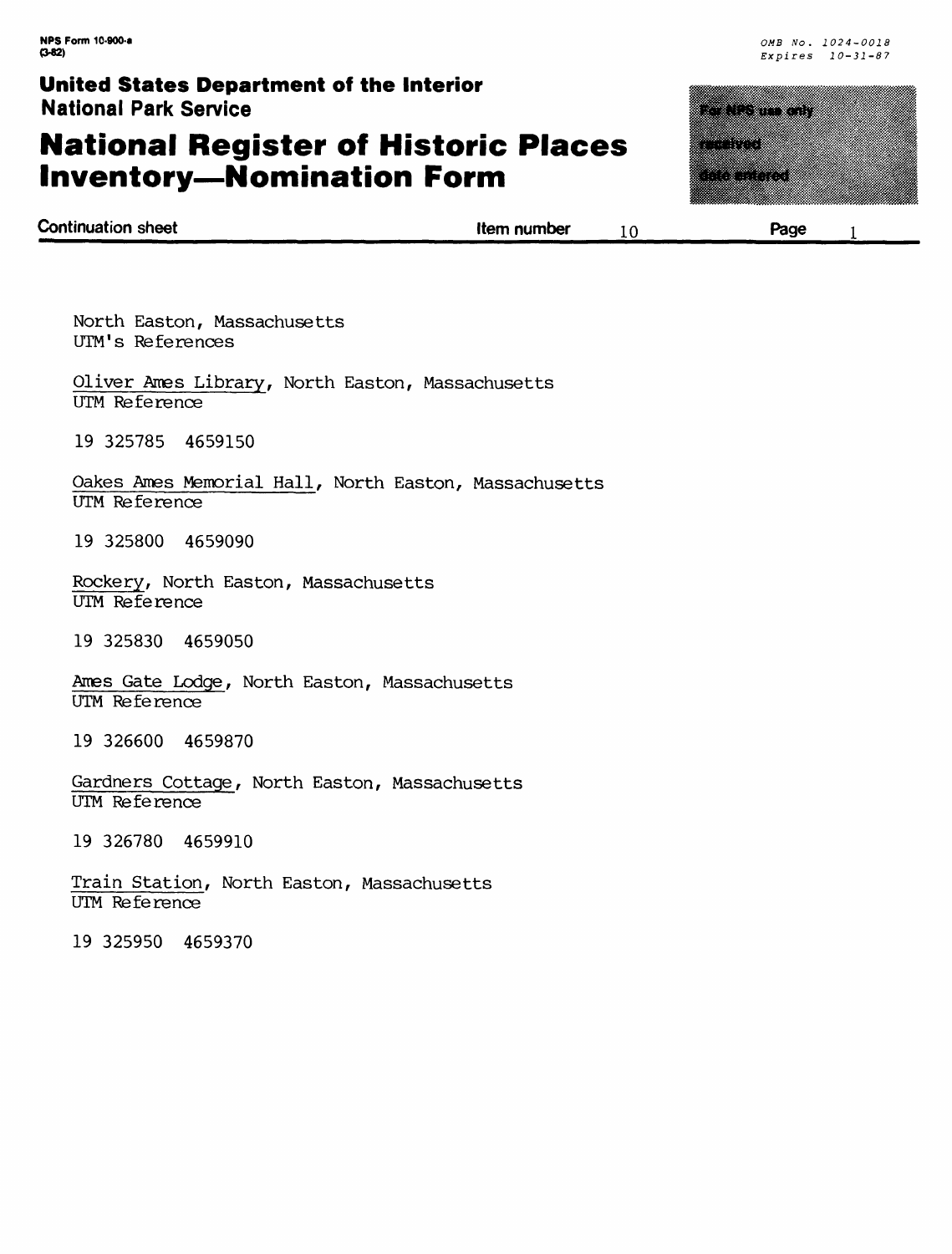## **National Register of Historic Places Inventory—Nomination Form**



| <b>Continuation sheet</b>                                                 | Item number | 10 | Page |  |
|---------------------------------------------------------------------------|-------------|----|------|--|
| Boundary Justification: The boundary encompasses five discontiquous units |             |    |      |  |
| which constitute an entire historic district because of their association |             |    |      |  |

with the works of the architect Henry Hobson Richardson. These works are further unified by their having been commissioned under the Ames family sponsorship of Richardson.

Boundary Description; The boundary of the H. H. Richardson Historic District consists of the boundaries of the lots containing the identified structures composing the district. Those lots are as follows;

1. Oliver Ames Library (Ames Free Library); Lot 8 (1.2 acres) as shown on town plat U16.

- 2. Oaks Ames Memorial; Lot 9 (1.2 acres) as shown on town plat U16.
- 3. Town Rockery; Lot 9A as shown on town plat U16.

4. Gardener's Cottage; Lot ISA (1 acre) as shown on town plat U12.

5. Ames Gate Lodge; A rectangular parcel of lot 18, plat U12, surrounding the Lodge its frontage on Elm Street 160 feet equidistant from the Lodge at either end; its east and west sides 70 feet each from Elm Street.

6. North Easton Railroad Station (Easton Historical Society): Lot 129C as shown on town plat U16 and recorded in Bristol County deed book 1549, pages 669- 70, on November 1, 1969.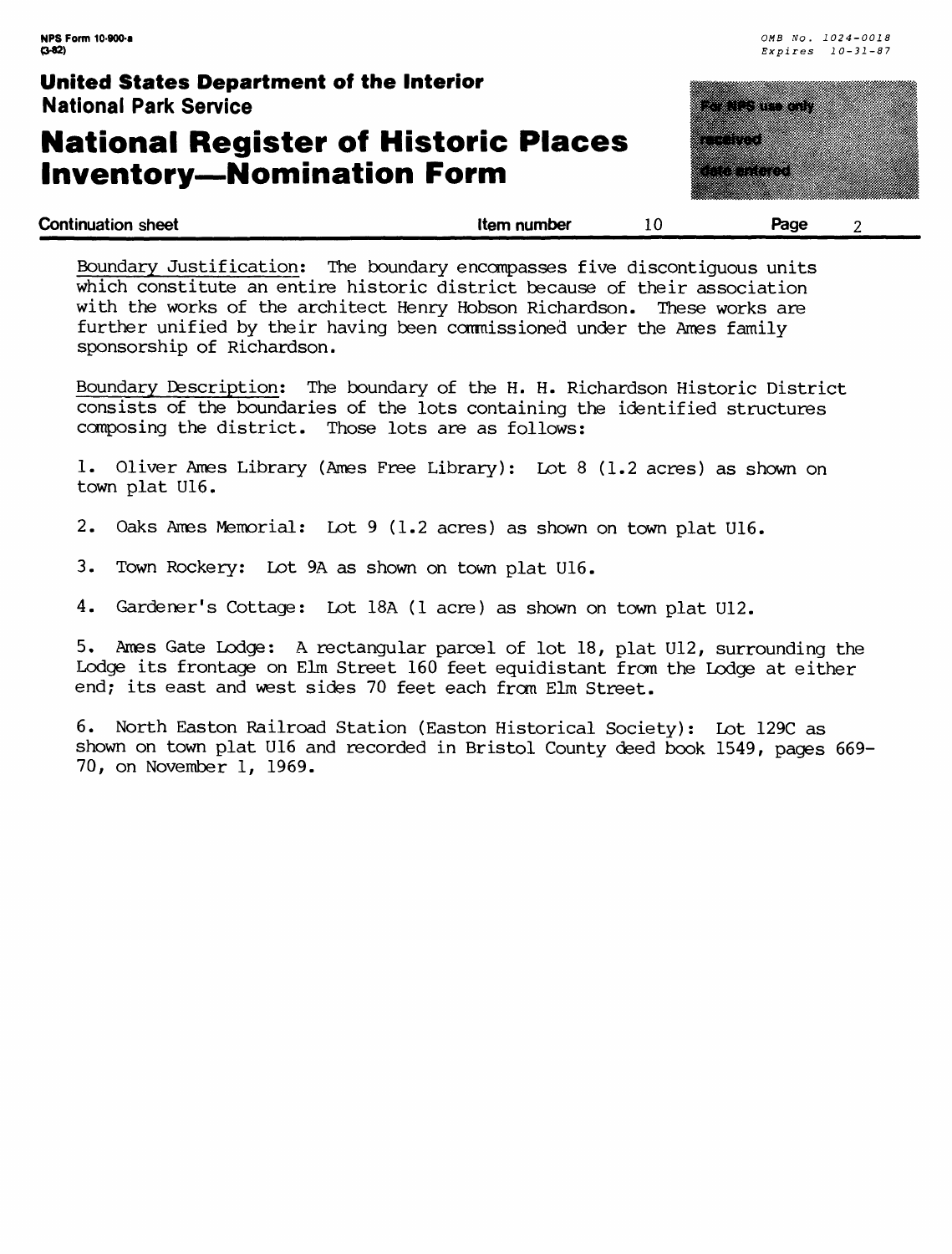

Fig. 20. **Plan, "Gate Lodge of the Estate of F. L.** Ames, Esq." From *The Ames Memorial Building, North Easton, Massachusetts, ff. H. Richardson, Architect,* in *Monographs of American Architecture,* vol. 3 (New York: American Architect & **Building** News, 1886), pi. 21.